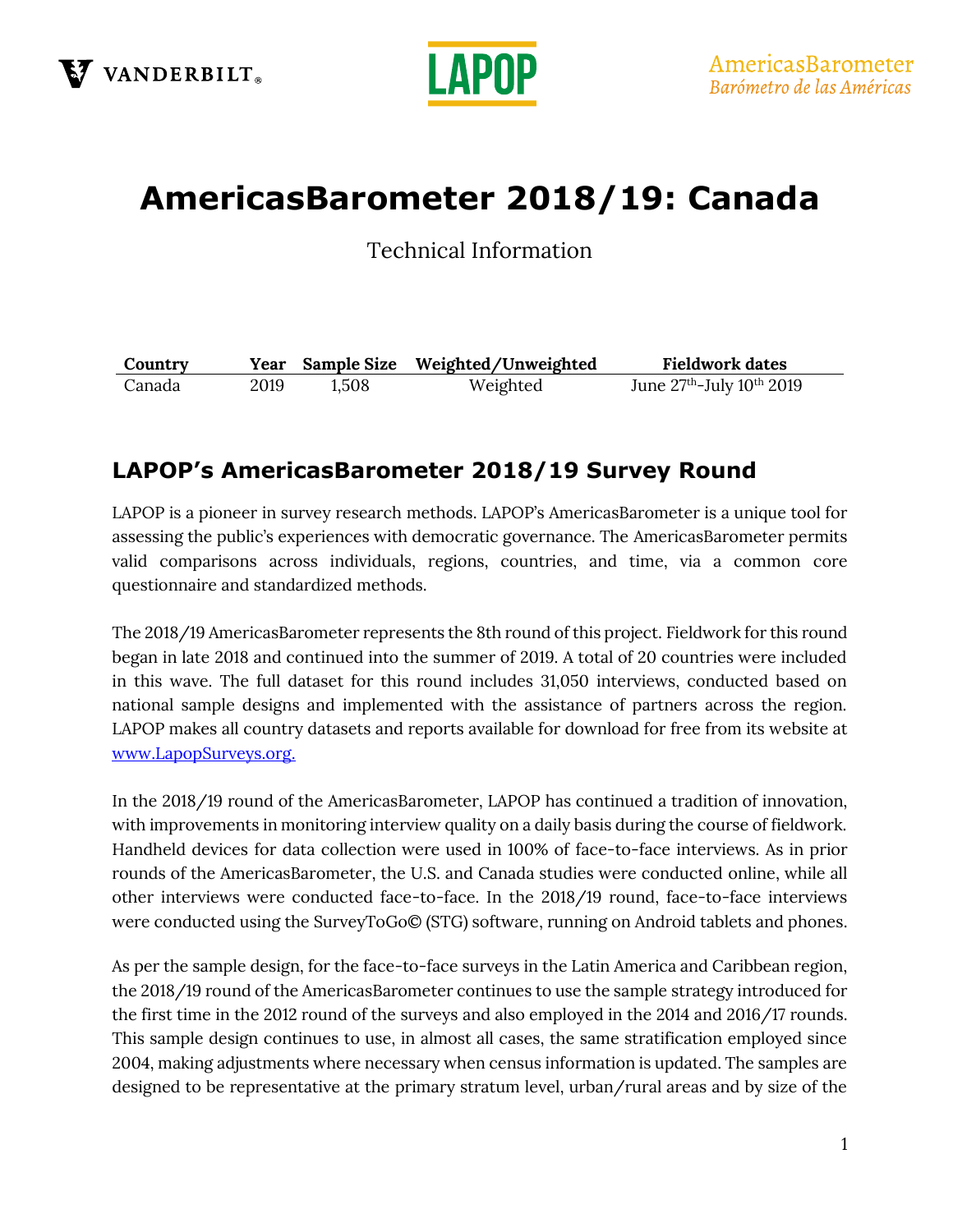municipalities. The current design (implemented since 2012) stabilized the primary sampling unit (PSU) and cluster sizes, with the selection of each PSU based on PPS (Probability Proportional to Size). Within PSUs, clusters are also standardized (typically 6 interviews) to minimize intra-class correlation while taking advantage of economies of fieldwork that simple random selection of interviews within the entire PSU would not make possible.

The remaining pages of this technical note describe the sample design of the 2018/19 AmericasBarometer survey in Canada.

## **2018/19 AmericasBarometer: Canada**

This survey was carried out between June  $27<sup>th</sup>$  and July  $10<sup>th</sup>$  of 2019, as part of LAPOP's AmericasBarometer 2016/17 wave of surveys. It is a follow up to the national surveys of 2006, 2008, 2010, 2012, 2014 and 2017 carried out by the Latin America Public Opinion Project (LAPOP). The 2019 survey fieldwork was carried out by The Environics Institute on behalf of LAPOP). Key funding came from the Vanderbilt University and The Environics Institute.

The Environics Institute Canada sample is drawn using sample matching. Sample matching is a relatively newly developed methodology for selection of "representative" samples from nonrandomly selected pools of respondents. Sample matching starts with an enumeration of the target population $^{\rm l}$ . In the case of LAPOP AmericasBarometer Survey, the target population is the voting-age adult general population of Canada. The Environics Institute interviewed a larger pool of opt-in panelists who were then matched to a sample of 1,500 to produce the final dataset. The respondents were matched on gender, age, race, education, party identification and political interest. The Environics Institute then weighted the matched set of survey respondents to known marginals for the general population of the Canada from the Population Census.

Table 1 shows the unweighted sample size in each of the three regions (strata) and by demographic characteristics.

<sup>&</sup>lt;sup>1</sup> In other LAPOP surveys, this would be the sampling frame. Unlike conventional sampling, web-based surveys are not drawn from a sampling frame, so it is necessary to define and enumerate the target population as a first step.